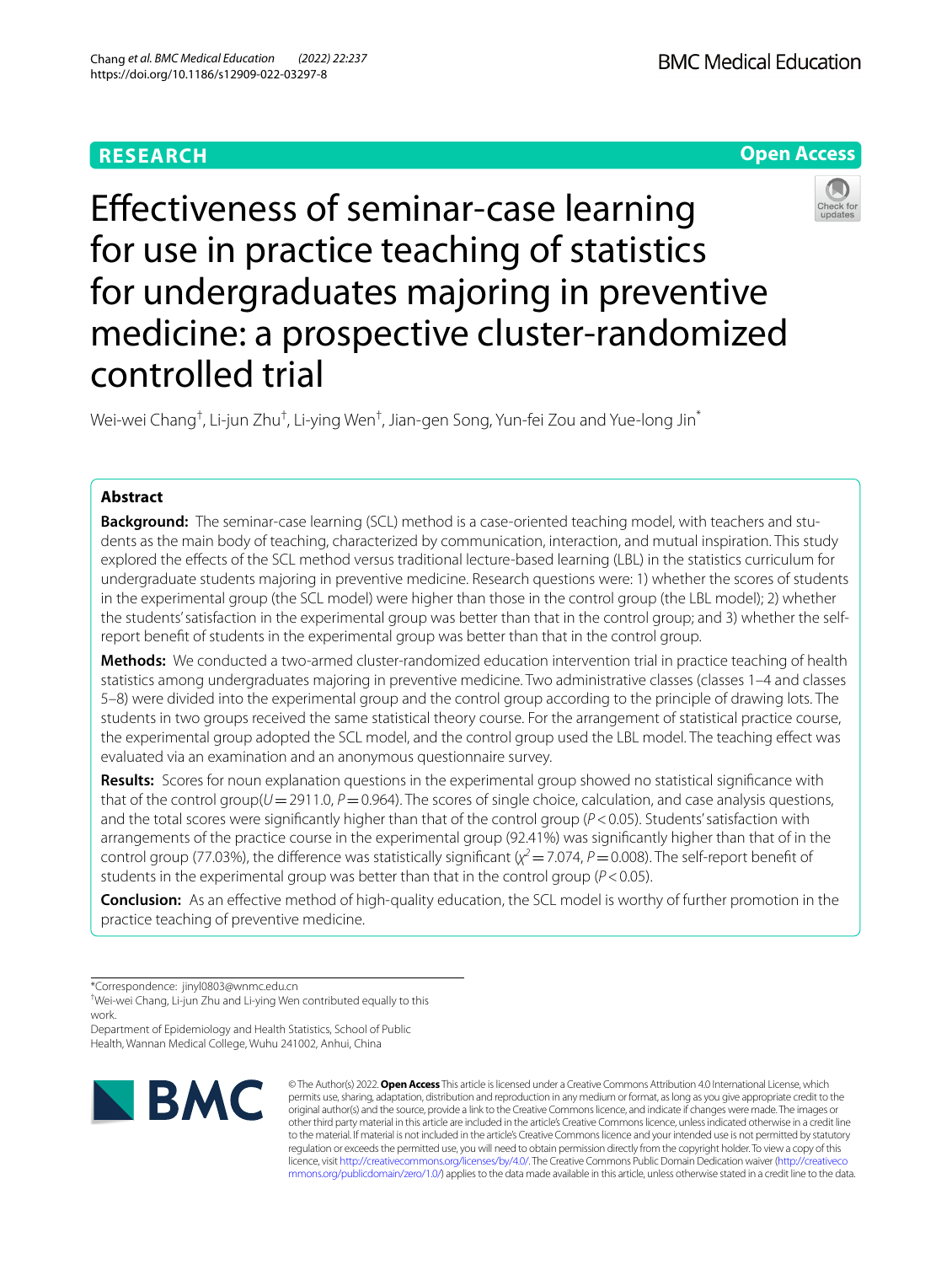**Keywords:** Seminar-case learning, Students, Statistics

# **Background**

Chinese higher education has long focused on knowledge teaching and ignores the cultivation of students' thinking ability. Traditional lecture-based learning (LBL) is mainly based on the teacher. Teachers instill knowledge from books to students through a teacher-centered teaching model, which fails to cultivate ability of independent thinking, autonomous learning, and problem solving [\[1](#page-5-0)]. With the transformation of medical and public health service models, society has higher requirements for the technical level and the ability of solving practical problems of public health talents [\[2](#page-5-1)]. However, some problems remain in China, such as insufficient professional quality of such talents and imperfect education model, which cannot meet the challenges of public health emergencies and meet the requirements of heavy public health tasks [\[3](#page-5-2)]. How to cultivate high-quality application-oriented talents to meet the growing needs of public health in China has therefore become an important issue.

Health statistics is a science dealing with the collection, analysis, interpretation, and presentation of numerical data in the feld of health services, which is a mainstream curriculum in the feld of preventive medicine and public health recognized at home and abroad [[4\]](#page-5-3). It is a compulsory professional curriculum for preventive medicine students and its teaching purpose is to cultivate students' logical thinking and problem-solving abilities [[5\]](#page-5-4). Although statistics is very important in the training of medical students, those in various medical schools generally consider statistics difficult to learn, diffcult to understand, and even unable to apply what they have learned [[4,](#page-5-3) [6](#page-5-5)[–8](#page-5-6)]. Practice teaching of health statistics is to further consolidate students' grasp of theoretical knowledge. The traditional practical teaching mode is mainly teacher-centered. The teacher passes the teaching contents to the students by explaining cases, and the students passively accept the knowledge and fnish the homework exercises. Although the traditional mode can meet the teaching needs of undergraduates majoring in preventive medicine, it is somewhat lacking in terms of stimulating students' learning initiative, and lack of active thinking ability in practical work, which is difficult to meet the needs of contemporary society for public health and preventive medicine talents [\[3](#page-5-2)].

Originating from the University of Berlin in Germany, the seminar teaching method is a teaching model in which students work in small groups to discuss a particular issue under the guidance of teachers [[9\]](#page-5-7). Students take the initiative to learn the course content assigned by the teacher in advance, fnd the answers to the questions assigned before the course, and share the knowledge points with other students in the course  $[10]$  $[10]$  $[10]$ . This teaching method focuses on the interaction between students and teachers in class, which can fully mobilize students' subjective initiative and cultivate their divergent thinking and innovative thinking  $[11]$  $[11]$ . The method has been applied in many medical subjects and may lead to an increase in knowledge [\[12–](#page-6-1)[15\]](#page-6-2). In case-based learning (CBL), teachers provide real cases, which include suffcient information and details to induce students' active analysis and stimulate interest in learning. CBL can improve students' logical thinking and ability to analyze and solve problems [[16\]](#page-6-3).

Seminar and CBL teaching methods are efective in medical courses  $[12-15, 17-19]$  $[12-15, 17-19]$  $[12-15, 17-19]$  $[12-15, 17-19]$ , but the combination of them (seminar-case learning, SCL) has not been reported in literature. We hypothesize that,compared with the LBL model, the SCL model can improve the teaching efect of statistical practice. Therefore, we conducted a prospective randomized controlled trial in practice teaching of health statistics among undergraduates majoring in preventive medicine. The purposes was to assess the following: (1) Whether the scores of students in the experimental group (the SCL model) were higher than those in the control group (the LBL model). (2) Whether the students' satisfaction in the experimental group was better than that in the control group. (3) Whether the self-report beneft of students in the experimental group was better than that in the control group.

# **Methods**

## **Participation and design**

The study participants were from third-grade undergraduates majoring in preventive medicine, School of Public Health, Wannan Medical College (Anhui province in China) (fall semester of 2021). There are five grades of undergraduates majoring in preventive medicine, with 150–200 students in each grade. Each grade has eight classes with 20–30 students in each class. Health statistics is a compulsory curriculum for students majoring in preventive medicine, which is arranged in third-grade.

This was a prospective, two-centre, open-labelled, cluster-randomized education intervention trial lasting 4 months with clusters defned as administrative classes within the settlements. There are a total of eight classes for third-grade. According to the arrangement of the Academic Affairs Office of the school, the eight classes are divided into two administrative classes (classes 1–4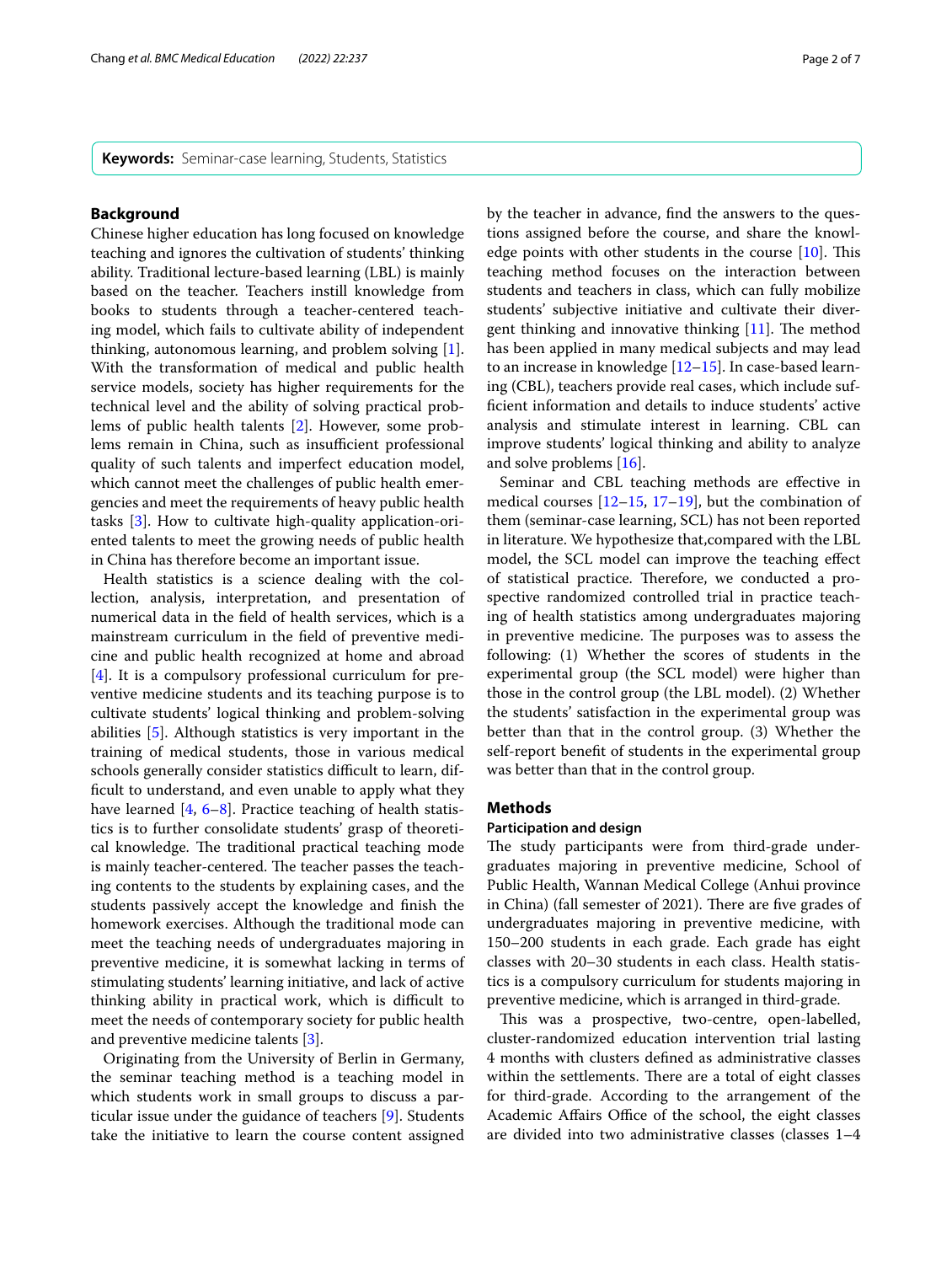and classes 5–8), with 116 students in classes 1–4 and 105 students in classes 5–8, respectively. After careful consideration and deployment by the director of the Department of Epidemiology and Health Statistics, two teachers with the same professional title (both associate professors) and the same teaching experience in statistics  $(\geq 10 \text{ years})$  were selected to participate in the teaching of statistics and one teacher was selected as the teacher of the experimental group. We put two class numbers (1–4 and 5–8) into an opaque box, and the teacher of the experimental group drew a number from it as the experimental group. Finally, classes 1–4 were determined as the experimental group and classes 5–8 as the control group.

All the students in the two administrative classes participated in the theoretical and experimental courses of health statistics. After learning, students voluntarily participated in the questionnaire survey. A total of 221 questionnaires were distributed to students and 176 questionnaires were recovered, of which 23 were unqualified. The 23 invalid questionnaires included: (1) 15 questionnaires with too many missing answers (accounting for or exceeding 15% of the total numbers of questions); (2) 5 questionnaires with the same or most of the same options for each question; (3) 3 questionnaires with wrong options without following the instructions (For example, there are two choices in the single choice question).Finally, there were 153 valid questionnaires, of which classes 1–4 and 5–8 were 79 and 74, respectively. Written informed consent forms were obtained from the subjects that participated in this study.

### **Intervention contents**

Statistics is a curriculum including 108 class hours (theory 72, practice 36), and the textbook used is health statistics (eighth edition, edited by Li Xiaosong, Peo-ple's Medical Publishing House) [\[20](#page-6-6)]. The main practice teaching contents included descriptive statistics, binomial distribution and normal distribution, *t*-test, analysis of variance, Chi-square  $(\chi^2)$  test, nonparametric statistics, correlation and regression, statistical chart, and multivariate statistical analysis.

To ensure the consistency of theoretical teaching between the two groups as far as possible, with the assistance of the director of the teaching and research office and all the members, the two teachers prepared and taught lessons uniformly according to the knowledge points (including key points and difficulties) of the teaching contents involved in the syllabus and adopted the same theory teaching model  $(PPT + blackboard$  deduction) in the classroom. The theoretical teaching hours and contents of the two groups were completely consistent. For the arrangement of statistical practice course, the experimental group adopted the SCL model, and the control group used the LBL model. Both groups were taught in the classroom for practical teaching.

The SCL model was as follows: (1) Preparation work (1 week). Based on the course content, the teacher assigned seminar teaching tasks (statistics cases) in advance, set aside heuristic questions, and briefy introduced and arranged the topics, personnel, and progress of the discussion. In small groups, students needed to collect the relevant literature, conducted independent discussions, and prepared answers to questions, (2) Classroom explanation (40 min): Each group selected one main presenter to report the documents and problem-solving ideas that they had compiled, and the rest of the group could provide relevant supplements, (3) Questions and debates (20 min): Regarding the statistical cases, the whole class could communicate, ask questions, give opinions, and explain and supplement the content of the report. At the same time, teachers should guide the discussion in cases of disagreements among students,  $(4)$  Summary  $(20 \text{ min})$  in classroom: The teacher briefly evaluated the speaker's speech, the performance of the group members, and the results of the class discussion, summarized the important and difficult knowledge of this lesson, and clearly highlighted the advantages, problems, and needs of improvement in seminar teaching in this lesson, and deployed the tasks and arrangements for the next seminar. The whole teaching time of each lesson was 80 min once a week.

The traditional LBL model was as follows: the teacher arranged exercises in class (the same as the experimental group). The cases used by both groups of students are from the Statistics Experiment Instruction Manual. The teacher made a simple analysis of the problem-solving ideas of the exercises. After class, the teacher summarized and evaluated the students' homework on the practical exercises. The whole teaching time of each lesson was 80 min once a week.

## **Evaluation of teaching efects**

After 16 weeks of theoretical and practical learning, the two groups underwent the same examinations and an anonymous questionnaire survey, including: (1) A theoretical examination (a total score of 100 points): including single choice questions (50 points), noun explanation questions (14 points), calculation questions (28 points), and case analysis questions (8 points). Noun explanation questions are used to test students' understanding and mastery of basic theoretical knowledge of statistics. Single choice questions, calculation questions, and case analysis questions are used to assess students' comprehensive statistical application ability. (2) The questionnaire, included (i) basic information: gender (male, female), age (year), math scores of the college entrance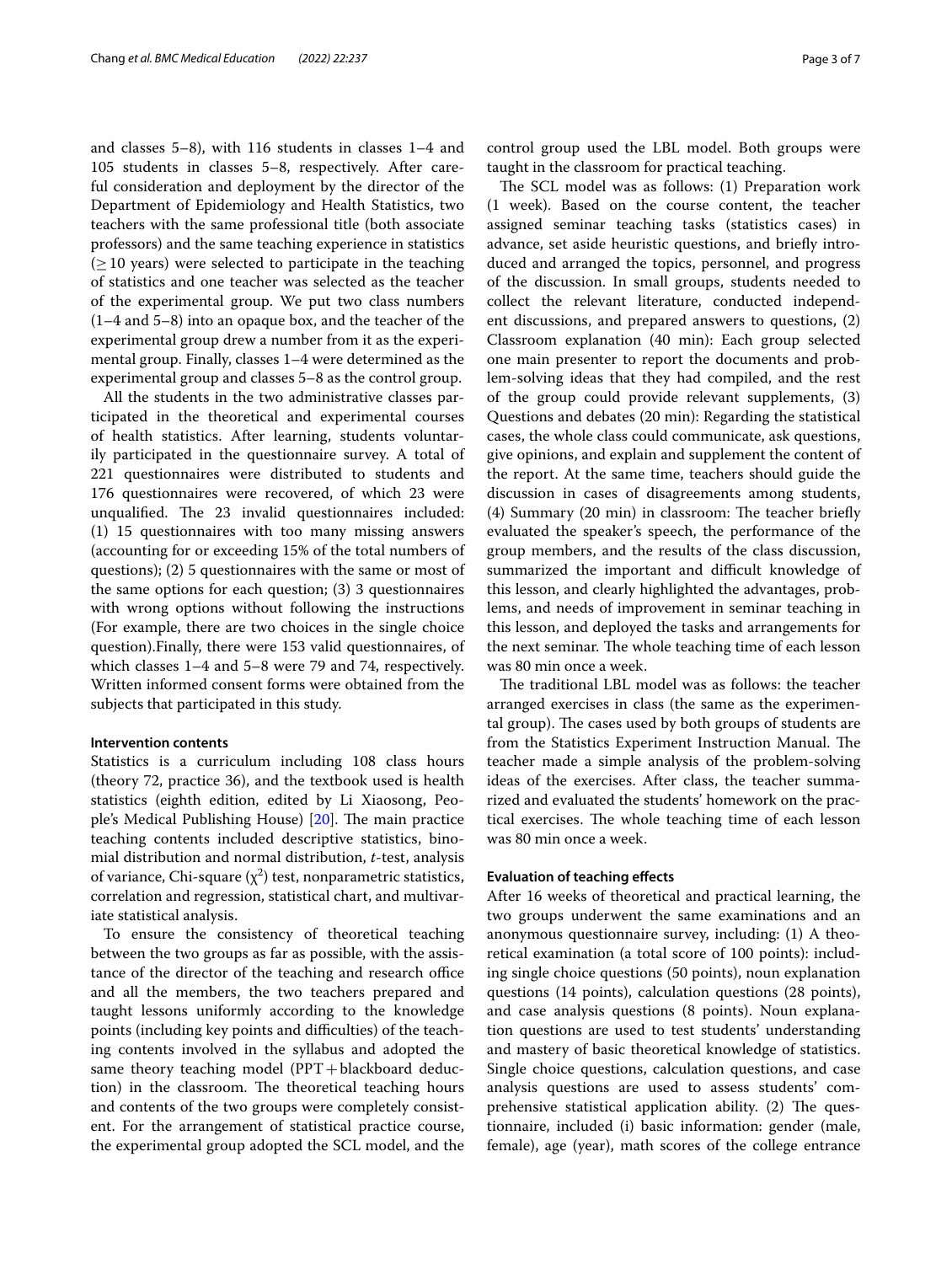examination(<90, 90–120, 120–150), and work experience in scientifc research(yes, no). (ii) Students' satisfaction included three items: arrangements of theory courses, arrangements of practice courses, and the teaching efect of teachers. Satisfaction is divided into five levels:  $1 = \text{very satisfied}, 2 = \text{satisfied}, 3 = \text{general},$ 4=dissatisfied, 5=very dissatisfied. The Cronbach's  $\alpha$ was 0.847, and the Kaiser–Meyer–Olkin (KMO) value was  $0.723$  ( $P < 0.05$ ). The number of students who were satisfed with the teaching efect was the sum of those who were very satisfed, and satisfed. (iii) Students' perceptions of self-reported benefts of studying statistics included four items: help future work and study (a lot, some, no), improve scientifc research thinking ability (a lot, some, no), helpful for scientifc research (a lot, some, no), and improve statistical application capability (a lot, some, no). The Cronbach's α was 0.745, and the KMO value was 0.679 (*P*<0.05).

## **Data analysis**

Data were analyzed using SPSS 25.0 software. For qualitative variables, the rates or constituent ratios were used for descriptive statistics.The satisfaction between the two groups was compared by  $\chi^2$  test. The Kolmogorov– Smirnov (K-S) test was used to assess the normality of examinations scores. The results of K-S test concluded that the scores did not accord with normality  $(P<0.05)$ and scores were expressed as medians M  $(P_{25}, P_{75})$  for descriptive analysis. The scores of theoretical examination and student self-reported beneft rate between the two groups were compared by using the Mann–Whitney U test. A value of *P*<0.05 (two-tailed) was considered statistically signifcant.

# **Results**

All 153 students underwent the same examinations and an anonymous questionnaire survey. There were 79 students in the experimental group, including 40 males (50.63%). A total of 74 students were in the control group, including 32 males (43.24%). There were no statistically signifcant diferences in gender, math scores of college entrance examination and scientifc research work experience between the two groups  $(P > 0.05,$  Table [1\)](#page-3-0).

The scores of theoretical examinations were shown in Table [2](#page-3-1). Scores for noun explanation questions in the experimental group showed no statistical signifcance with that of the control group  $(U=2911.0, P=0.964)$ . The scores of single choice, calculation, and case analysis questions, and the total scores were signifcantly higher than that of the control group  $(P<0.05$ , Table [2\)](#page-3-1).

Students' satisfaction with arrangements of the practice course in the experimental group (92.41%) was signifcantly higher than that of in the control group (77.03%), the difference was statistically significant  $(\chi^2 = 7.074,$  $P=0.008$ ). There was no statistically significant difference in satisfaction with the arrangement of theoretical

<span id="page-3-0"></span>**Table 1** Comparison of general data between two groups of students  $[n(\%)]$  ( $n = 153$ )

| <b>Variables</b>                               | Group           | <b>Experimental group</b><br>$(n=79)$ | Control group<br>$(n=74)$ | x     | P*    |
|------------------------------------------------|-----------------|---------------------------------------|---------------------------|-------|-------|
| Gender                                         | Male $(n=72)$   | 40(50.63)                             | 32(43.24)                 | 0.837 | 0.360 |
|                                                | Female $(n=81)$ | 39(49.37)                             | 42(56.76)                 |       |       |
| Math scores of college<br>entrance examination | $<$ 90 (n=11)   | 5(6.33)                               | 6(8.11)                   | 0.634 | 0.728 |
|                                                | $90-(n=116)$    | 62(78.48)                             | 54(72.97)                 |       |       |
|                                                | $120-150(n=26)$ | 12(15.19)                             | 14(18.92)                 |       |       |
| Scientific research work<br>experience         | Yes $(n=34)$    | 17(21.52)                             | 17(22.97)                 | 0.047 | 0.848 |
|                                                | No $(n=119)$    | 62(78.48)                             | 57(77.03)                 |       |       |

<sup>\*</sup> Chi-square (χ<sup>2</sup>) test

<span id="page-3-1"></span>**Table 2** Comparison of examinations scores between the two groups  $[M(P_{25}, P_{75})]$ 

| <b>Scores of different test Ouestions</b> | <b>Experimental group</b><br>$(n=79)$ | Control group<br>$(n=74)$ | U      | D*      |
|-------------------------------------------|---------------------------------------|---------------------------|--------|---------|
| Single choice questions                   | 41 (35,44)                            | 37 (32,40)                | 1746.0 | < 0.001 |
| Noun explanation questions                | 14(12,16)                             | 13 (11,16)                | 2911.0 | 0.964   |
| Calculation questions                     | 26(23,26)                             | 22 (19, 24)               | 1417.5 | < 0.001 |
| Case analysis questions                   | 6(3, 7)                               | 3(2, 4)                   | 1344.0 | < 0.001 |
| Total                                     | 83 (76, 91)                           | 73 (67, 81)               | 1551.5 | < 0.001 |

*\** the Mann–Whitney U test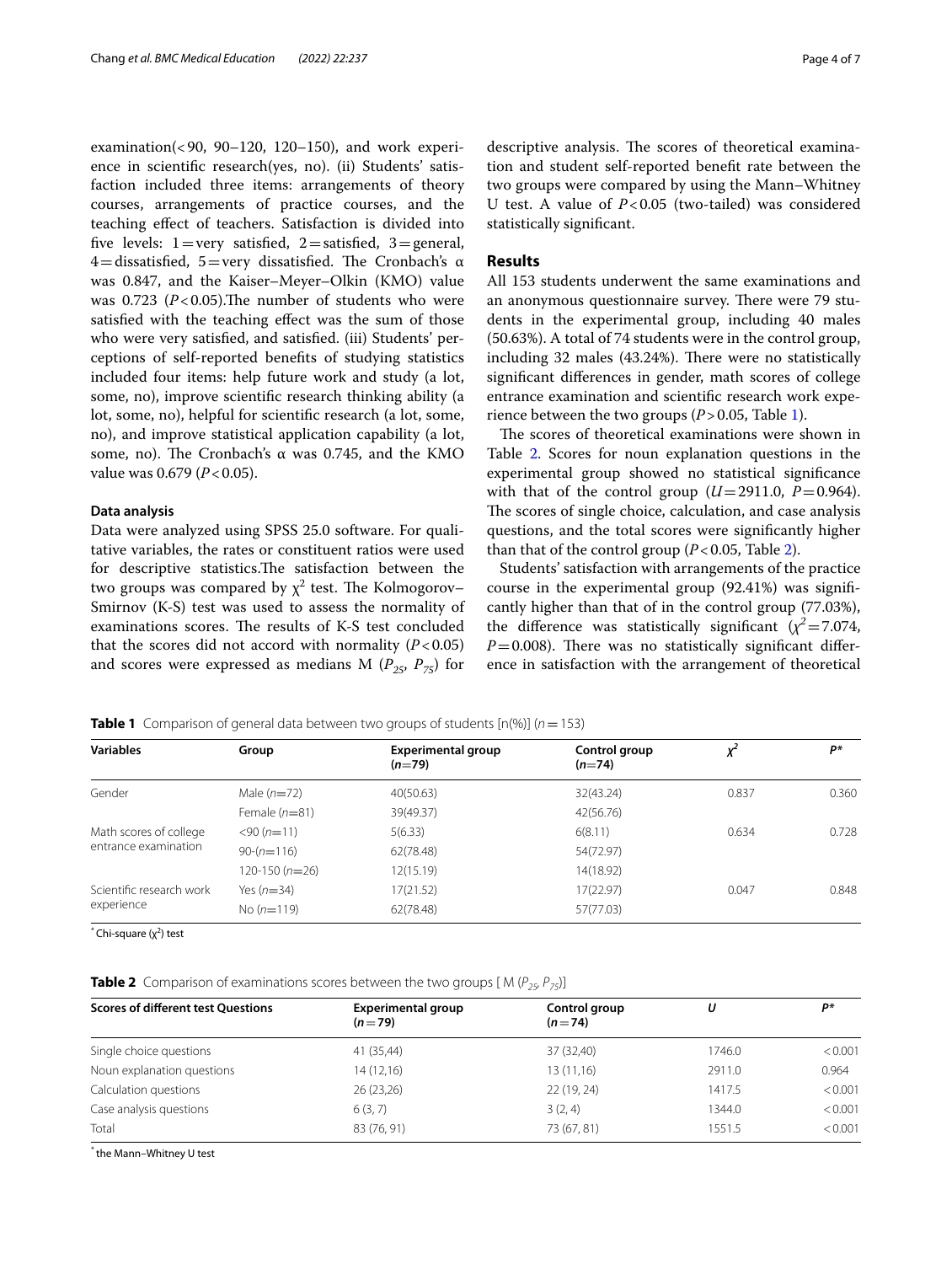courses and teaching efect of teachers between the two groups (*P*>0.05, Table [3\)](#page-4-0).

There were significant improvements in scientific research thinking ability and statistical application capability in the experimental group compared to the control group (*P*<0.05). Nearly half of the students reported that statistics would be of great help to future work, study, and scientifc research, and this proportion was much higher than the control group ( $P < 0.05$ , Table [4](#page-4-1)).

# **Discussion**

Health statistics, is an important professional course in feld of preventive medicine education. Students are required to master the basic theory and methods of medical statistics, and the course focuses on cultivating students' scientifc thinking and inference ability, which can lay a good statistical foundation for future scientifc research [[4](#page-5-3)]. Even if students have a high interest in learning statistics and a good grasp of the contents that teachers are teaching, they have difficulty in applying health statistics methods to scientifc research or health services [[21\]](#page-6-7). Traditional teaching is teacher-centered classroom learning, which emphasizes the delivery of syllabus and concepts [[22\]](#page-6-8). Students learn passively, which leads them to not solve practical problems when they encounter

them [\[23\]](#page-6-9). Statistics teaching is a teacher's restatement of the theoretical content of textbooks, which ignores the cultivation of students' thinking ability. Students have low levels of enthusiasm for boring classroom learning [[24\]](#page-6-10). Although the traditional practice teaching model can meet the teaching needs of preventive medicine students, it is deficient in terms of students' learning initiative and lacking active thinking ability in practice.

In our study, the satisfaction with arrangements of practice course, the scores of single choice, calculation, and case analysis questions, and the total scores were signifcantly higher in the SCL group than the control group. Our results indicated that the SCL model gave full play to students' subjective initiative, which was more efective and more satisfactory than the traditional teaching model. This can be explained by the following points. First, students' active self-learning in preparation, including online literature browsing and previous knowledge, can fully activate students' learning potential [\[25](#page-6-11)]. Second, students and teachers are actively involved in the whole teaching process, which changes the dominant position of teachers and makes students more active. These can better train students' divergent and critical thinking abilities  $[26]$  $[26]$ . Third, the teacher selects the case that is closely related to the teaching content, and the

<span id="page-4-0"></span>**Table 3** Comparison of students' satisfaction between the two groups  $[n(\%)](n=153)$ 

| <b>Satisfaction</b>                 | <b>Experimental group</b><br>$(n=79)$ | Control group<br>$(n=74)$ |       | D*    |  |
|-------------------------------------|---------------------------------------|---------------------------|-------|-------|--|
| The arrangement of theory courses   | 69(87.34)                             | 62(83.78)                 | 0.393 | 0.531 |  |
| The arrangement of practice courses | 73(92.41)                             | 57(77.03)                 | 7.074 | 0.008 |  |
| The teaching effect of teachers     | 72(91.14)                             | 61(82.43)                 | 2.549 | 0.110 |  |

<sup>\*</sup> Chi-square (χ<sup>2</sup>) test

<span id="page-4-1"></span>**Table 4** Comparison of self-reported benefts between two groups [n(%)] (*n*=153)

| <b>Ouestions</b>                             | Group            | Experimental<br>Group $(n=79)$ | Control group<br>$(n=74)$ | U      | P*    |
|----------------------------------------------|------------------|--------------------------------|---------------------------|--------|-------|
| Help future work and study                   | A lot $(n=62)$   | 41(51.90)                      | 21(28.38)                 | 2216.5 | 0.003 |
|                                              | Some $(n=90)$    | 38(48.10)                      | 52(70.27)                 |        |       |
|                                              | No $(n=1)$       | O(0.00)                        | 1(1.35)                   |        |       |
| Improve scientific research thinking ability | A $lot(n=36)$    | 25(31.65)                      | 11(14.86)                 | 2333.5 | 0.006 |
|                                              | Some $(n=109)$   | 52(65.82)                      | 57(77.03)                 |        |       |
|                                              | $No(n=8)$        | 2(2.53)                        | 6(8.11)                   |        |       |
| Helpful for scientific research              | A lot $(n=58)$   | 40(50.63)                      | 18(24.32)                 | 2218.5 | 0.003 |
|                                              | Some $(n=91)$    | 36(45.57)                      | 55(74.33)                 |        |       |
|                                              | No $(n=4)$       | 3(3.80)                        | 1(1.35)                   |        |       |
| Improve statistical application capability   | A lot $(n = 55)$ | 38(48.10)                      | 17(22.97)                 | 2184.0 | 0.002 |
|                                              | Some $(n=93)$    | 39(49.37)                      | 54(72.97)                 |        |       |
|                                              | $No(n=5)$        | 2(2.53)                        | 3(4.06)                   |        |       |

*\** the Mann–Whitney U test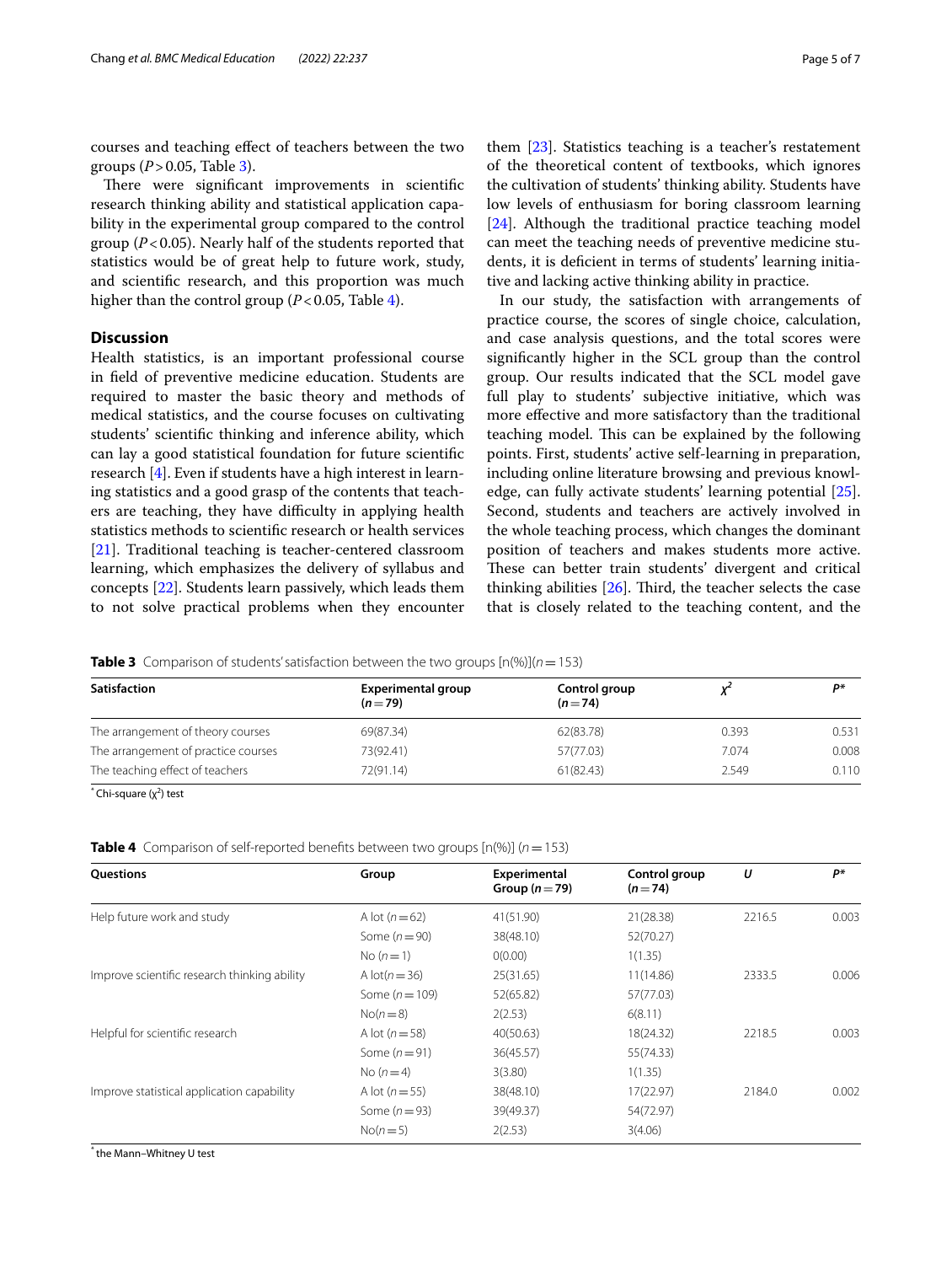case analysis process is that of understanding the professional theoretical knowledge, which can improve the students' ability of using knowledge, analyzing, and solving problems [\[17\]](#page-6-4).Our research results indicated that, in terms of reporting their scientifc research thinking and comprehensive application ability, the beneft to the students in the SCL group was signifcantly better than that of the control group. This suggested that, compared with the traditional teaching model, the SCL model paid more attention to the training of students' language organization and expression, and team cooperation ability, which can efectively improve students' ability of independent thinking and analysis of problems.

The conclusions derived herein may be affected by the following factors. First, although we initially surveyed the math scores of college entrance examination and the scientifc research work experience, students' baseline status assessment is not comprehensive. Several factors could afect the results of students' levels of satisfaction, such as the levels of statistics knowledge and the baseline levels of interest of expectation regarding statistics. Second, two teachers with the same professional title (both associate professors) were selected to participate in the teaching of statistics. To ensure the consistency of theoretical teaching between the two groups, the two teachers prepared and taught lessons uniformly according to the knowledge points of the teaching contents involved in the syllabus and adopted the same theory teaching model. Although there was no signifcant diference in the overall satisfaction of the theory course and teachers between two groups, the efect of the teacher on the results of this research is undeniable. Therefore, the research group will further refne and deeply collect baseline data to meet the principle of balance, so that the results are more convincing. At the same time, the subjective questions (application-oriented) and objective questions are further optimized and clarifed to further verify that SCL method can improve students' scientifc research thinking and comprehensive application ability.

# **Conclusions**

In conclusion, compared with the traditional methods, as an efective method of high-quality education, the SCL model is worthy of further promotion in the practice teaching of preventive medicine.

### **Abbreviations**

SCL: Seminar-case learning; LBL: Lecture-based learning; CBL: Case-based learning; χ<sup>2</sup>: Chi-square; KMO: Kaiser–Meyer–Olkin; K-S: Kolmogorov–Smirnov.

#### **Acknowledgements**

The authors thank all the participating students for their willingness to complete the questionnaires. The authors would also like to thank the editors of this manuscript.

#### **Authors' contributions**

CWW and JYL conceived the article. CWW, WLY, ZLJ, ZYF and SJG collected and analyzed and interpretation the data, CWW responsible for writing the frst draft. All authors read and approved the fnal manuscript.

### **Funding**

This work was supported by Wannan Medical College Quality Project (2020jyxm18; 2021ylkc05); The frst class course of Wannan Medical College: Health Statistics (document No.90 [2019], Dean's Office); Anhui Province Quality Engineering(2020jyxm2086; 2015zjjh017); Talents Program for Academic Leaders and Reserve Candidates of Wannan Medical College (No. School Administration Letter [2021] No. 46). The funding bodies played no role in the design of the study and collection, analysis, and interpretation of data and in writing the manuscript.

#### **Availability of data and materials**

The data used during the study can be obtained from the corresponding author on reasonable request.

#### **Declarations**

#### **Ethics approval and consent to participate**

The study was approved by School of Public health of Wannan Medical College (LL-2020BHxm18, 2020–12-28).Written informed consent forms were obtained from the subjects that participated in this study. All methods were carried out in accordance with relevant guidelines and regulations.

### **Consent for publication**

Not applicable.

#### **Competing interests**

The authors declare that they have no competing interests.

Received: 29 June 2021 Accepted: 23 March 2022 Published online: 02 April 2022

#### **References**

- <span id="page-5-0"></span>1. Gao J, Yang L, Zhao J, Wang L, Zou J, Wang C, et al. Comparison of problem-based learning and traditional teaching methods in medical psychology education in China: A systematic review and meta-analysis. PLoS One. 2020;15(12):e0243897.
- <span id="page-5-1"></span>2. Hou J, Wang Z, Liu X, Luo Y, Sabharwal S, Wang N, Meng Q. Public health education at China's higher education institutions: a time-series analysis from 1998 to 2012. BMC Public Health. 2018;18(1):679.
- <span id="page-5-2"></span>3. Fei W. Research on the Cultivation Model of Public Health Masters Based on Post Competency. Chin High Med Educ. 2019;3:129–30 Chinese.
- <span id="page-5-3"></span>4. Zhang Y, Shang L, Wang R, Zhao Q, Li C, Xu Y, et al. Attitudes toward statistics in medical postgraduates: measuring, evaluating and monitoring. BMC Med Educ. 2012;12:117.
- <span id="page-5-4"></span>5. Hunponu-Wusu OO. The need for medical statistics in the training of health personnel. Med Educ. 1977;11:351–4.
- <span id="page-5-5"></span>6. León-Mantero C, Casas-Rosal JC, Maz-Machado A, Rico MEV. Analysis of attitudinal components towards statistics among students from diferent academic degrees. PLoS One. 2020;15(1):e0227213.
- 7. DÍaz-Cruz C, PatiÑo-Laguna AJ, Rosales-Rivera LY, Loredo-PadrÓn I, MartÍnez-Abundis E, GonzÁlez-Ortiz M. Evaluation of team-based learning methodology for teaching statistics to medical students. Rev Med Chil. 2020;148(4):496–9.
- <span id="page-5-6"></span>8. Mathew L, Aktan NM. Nursing student attitudes toward statistics. J Nurs Educ. 2014;53(4):233–7.
- <span id="page-5-7"></span>9. Jaarsma AD, de Grave WS, Muijtjens AM, Scherpbier AJ, van Beukelen P. Perceptions of learning as a function of seminar group factors. Med Educ. 2008;42(12):1178–84.
- <span id="page-5-8"></span>10. Zeng HL, Chen DX, Li Q, Wang XY. Efects of seminar teaching method versus lecture-based learning in medical education: A meta-analysis of randomized controlled trials. Med Teach. 2020;42(12):1343–9.